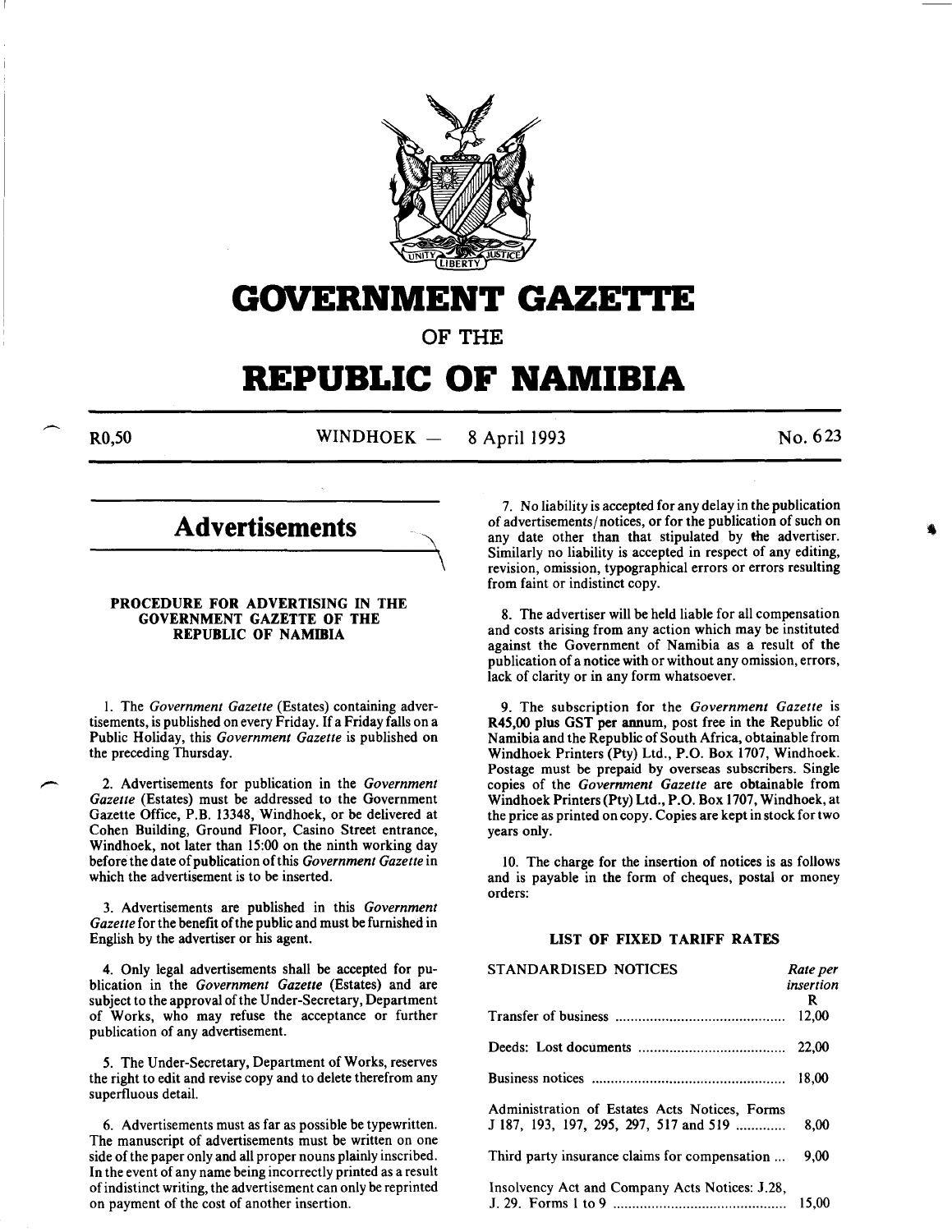| $J.B.$ – Forms 2 and 6 – additional statements    |
|---------------------------------------------------|
| according to word count table, added to the basic |
| traffic.                                          |
|                                                   |

| Change of name (two insertions)                                                                                                                                                                        | 108,00 |
|--------------------------------------------------------------------------------------------------------------------------------------------------------------------------------------------------------|--------|
| Naturalisation notices (including a reprint for the                                                                                                                                                    | 8,00   |
| Unclaimed moneys $-$ only in the <i>Government</i><br>Gazette, closing date 15 January (per entry of                                                                                                   | 3,00   |
|                                                                                                                                                                                                        | 18,00  |
|                                                                                                                                                                                                        | 8,00   |
| NON-STANDARDISED NOTICES                                                                                                                                                                               |        |
| Company notices:                                                                                                                                                                                       | R      |
| Short notices: Meetings, resolutions, offers of<br>compromise, conversions of companies, voluntary<br>windings-up, et.: closing of members' registers<br>for transfer and/or declarations of dividends | 40.00  |
| Declaration of dividends with profit statements,                                                                                                                                                       | 90,00  |
| Long notices: Transfers, changes in respect of<br>shares or capital, redemptions, resolutions, volun-                                                                                                  | 120,00 |

|                                                   | 40,00  |  |  |
|---------------------------------------------------|--------|--|--|
| Liquidators' and other appointees' notices        | 25,00  |  |  |
| SALES IN EXECUTION AND OTHER PUBLIC SALES:        |        |  |  |
|                                                   | 65,00  |  |  |
| Public auctions, sales and tenders:               |        |  |  |
|                                                   | 22,00  |  |  |
|                                                   | 54.00  |  |  |
|                                                   | 82,00  |  |  |
| <b>ORDERS OF THE COURT:</b>                       |        |  |  |
| Provisional and final liquidations or sequestra-  |        |  |  |
| tions                                             | 50,00  |  |  |
| Reduction or change in capital mergers, offers of |        |  |  |
|                                                   | 120.00 |  |  |
| Judical managements, curator bonis and similar    |        |  |  |
|                                                   | 120.00 |  |  |
|                                                   | 15,00  |  |  |
| Supersession and discharge of petitions (J. 158)  | 15,00  |  |  |

II. The charge for the insertion of advertisements other than the notices mentioned in paragraph 10 is at the rate of R3,00 per em double column. (Fractions of a em must be calculated as a em).

12. No advertisements shall be inserted unless the charge is prepaid. Cheques, drafts, postal or money orders must be made payable to the Under-Secretary, Department of Works, Private Bag 13348, Windhoek.

#### FORM J 187

#### LIQUIDATION AND DISTRIBUTION ACCOUNTS IN DECEASED ESTATES LYING FOR INSPECTION

In terms of section 35(5) of Act 66 of 1965, notice is hereby given that copies of the liquidation and distribution accounts (first and final, *unless otherwise stated)* in the estates specified below will be open for the inspection of all persons interested therein for a period of 21 days (or shorter or longer if *specially stated)* from the date specified or from the date of publication hereof, whichever may be the later, and at the offices of the Master and Magistrates as stated.

Should no objection thereto be lodged with the Master concerned during the specified period, the executors will proceed to make payments in accordance with the accounts.

481/91 EHMKE Elizabeth Anna, 670818 01 4300 2 Windhoek. Amended. Windhoek, Windhoek. First Na~ tiona! Trust, P.O. Box 448, Windhoek.

23/93 SCHRADER Jacobus Stefanus 420210 01 0047 7, Windhoek. Johanna Aletta Schrade; (bornCornelissen),440130 01 0014 6. Windhoek. Standard Bank Namibia Ltd., (Registered Bank), Trustee Branch, P.O. Box 2164, Windhoek.

102/93 PRETORIUS Frederik Johan 380409 01 0005 I, Farm Phantom, district Otjiwarongo: Otjiwarongo, Windhoek. Veritas Board of Executors (Pty) Limited, P.O. Box 755, Windhoek.

IOI/93 KATZUR Rudolf Otto Fritz, 221214 OI 0098, Windhoek. Windhoek, Windhoek. Commercial Bank of Namibia, Bulow Street I2-20, P.O. Box I, Windhoek.

189/92 WASSERFALL Johan Daniel Etzak Grimbeek, 150303 01 0011 1, Iste Laan, Karasburg. Aletta Susannah Francina Wasserfall (born Mostert), 150412 01 0008 3. Karasburg, Windhoek. A.S.F. Wasserfall, Executrix, c/o Rissik & Cox, P.O. Box 8, Karasburg.

 $\overline{\phantom{a}}$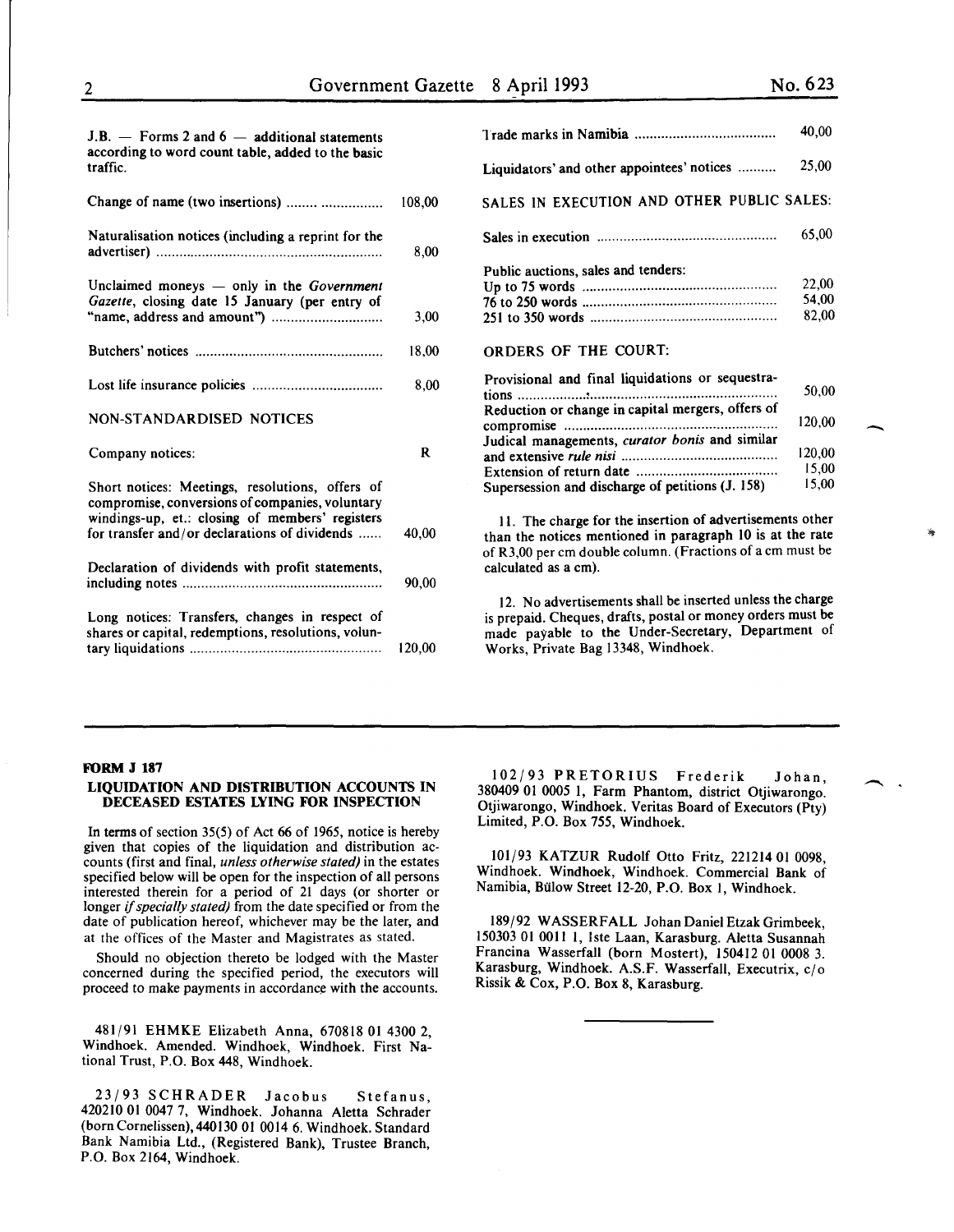#### FORM J 193

-

#### NOTICE TO CREDITORS IN DECEASED ESTATES

All persons having claims against the estates mentioned below are hereby called upon to lodge their claims with the executors concerned, whithin 30 days (or otherwise as indicated) calculated from the date of publication hereof. The information is given in the following order: Estate number, surname and christian names, date of birth, identity number, last address, date of death; surviving spouse's names, surname, date of birth and identity number; name and address of executor or authorised agent, period allowed for lodgement of *claims* if *other than 30 days.* 

82/93 BLUME Jochen, Windhoek, 9 February 1925, 250209 01 0007 7, No. I Arandis Street, Swakopmund, 17 December 1992. Gertrud Irmgard Blume (born Keppke), 26 September 1931,310926 01 0005 2. Vander Westhuizen & Greeff, Agents for Executrix, P.O. Box 47, Otjiwarongo.

113/93 WILCKENS Wolfgang Christoph Matthias, Windhoek, 21 March 1909, 090321 01 0006 I, Farm Ongangasemba, Otjiwarongo district, 28 February 1993. Van der Westhuizen & Greeff, Agents for Executor, P.O. Box 47, Otjiwarongo.

87/93 OTTO Joachim Christian Walter, Windhoek, 24 August 1925,250824 01 0017 6, Otavi, 2 February 1993. Standard Bank Namibia Ltd., (Registered Bank), Trustee Branch, P.O. Box 2164, Windhoek.

75/93 KEHRER Dieter Wolfgang, Windhoek, 3 January 1949, 490103 50 0110 1, No. 23 Henry Kaltenbrunn Street, Windhoek, 5 January 1993. Mr. E.G.E. Kaschik, P.O. Box 7, Windhoek.

HITE Arthur Ernest (also known as Arthur Ernest Theodore) Windhoek, 4 July 1918, 180704 01 0007 I, Bethanie, 2 March 1993. Catharina Beaderix Hite, 10 November 1919, 191110 01 0019 I. Standard Bank Namibia Ltd., (Registered Bank), Trustee Branch, P.O. Box 2164, Windhoek.

#### FORM J 28

#### ESTATES OR COMPANIES SEQUESTRATED OR WOUND UP PROVISIONALLY

Pursuant to section 17(4) of the Insolvency Act, 1936, and section 356(1) of the Companies Act, 1973, notice is hereby given by the Master of the Supreme Court that the estates or companies mentioned below have been sequestrated or wound up provisionally by order of the said Court.

The particulars are given in the following order: Number of estate or company/name and address of estate or company/ date upon which and division of Court by which order made and upon the *n* plication of whom.

W8j93 Discount Furniture World (Proprietary) Limited. 25 March 1993. High Court of Namibia, Windhoek. M. Pupkewitz & Sons (Proprietary) Limited.

W9/93 Jacobus Michael Visser. 26 March 1993. High Court of Namibia, Windhoek. Carel Willem Thomas.

#### IN THE HIGH COURT OF NAMIBIA WINDHOEK, THURSDAY 25 MARCH 1993 BEFORE THE HONOURABLE MR. JUSTICE HANNAH

In the matter between:

| <b>M. PUPKEWITZ &amp; SONS</b> | Applicant  |
|--------------------------------|------------|
| (PTY) LTD.                     |            |
| and                            |            |
| <b>DISCOUNT FURNITURE</b>      | Respondent |
| WORLD (PTY) LTD.               |            |

Having heard Advocate SWANEPOEL, Counsel for the Applicant and having read the Notice of Motion and other documents filed of record:

On the undertaking of Counsel on behalf of the applicant to file a Supplementary affidavit annexing a resolution authorising this application:

#### IT IS ORDERED

- I. That the Rules pertaining to service is hereby dispensed with and the matter is treated as one of urgency as envisaged in Rule 6(12) of the Rules of Court.
- 2. That the abovementioned Respondent be and is hereby placed under a provisional winding-up order in the hands of the Master of the High Court in terms of Act 61 of 1973 (as amended).
- 3. That a Rule nisi do issue calling upon all persons concerned to show cause, if any, to this Honourable Court at 10:00 on the 23rd April 1993, why a final winding-up order should not be granted and why the costs of this application should not be costs in the winding-up.
- 4. That service of this order be effected:
	- 4.1 At the registered Office of the Respondent; and
	- 4.2 By fax to the messenger of the Court, Grootfontein; and
	- 4.3 By one publication in each of the Government Gazette and "Die Republikein".

BY ORDER OF THE COURT

REGISTRAR (R. OLIVIER & CO)